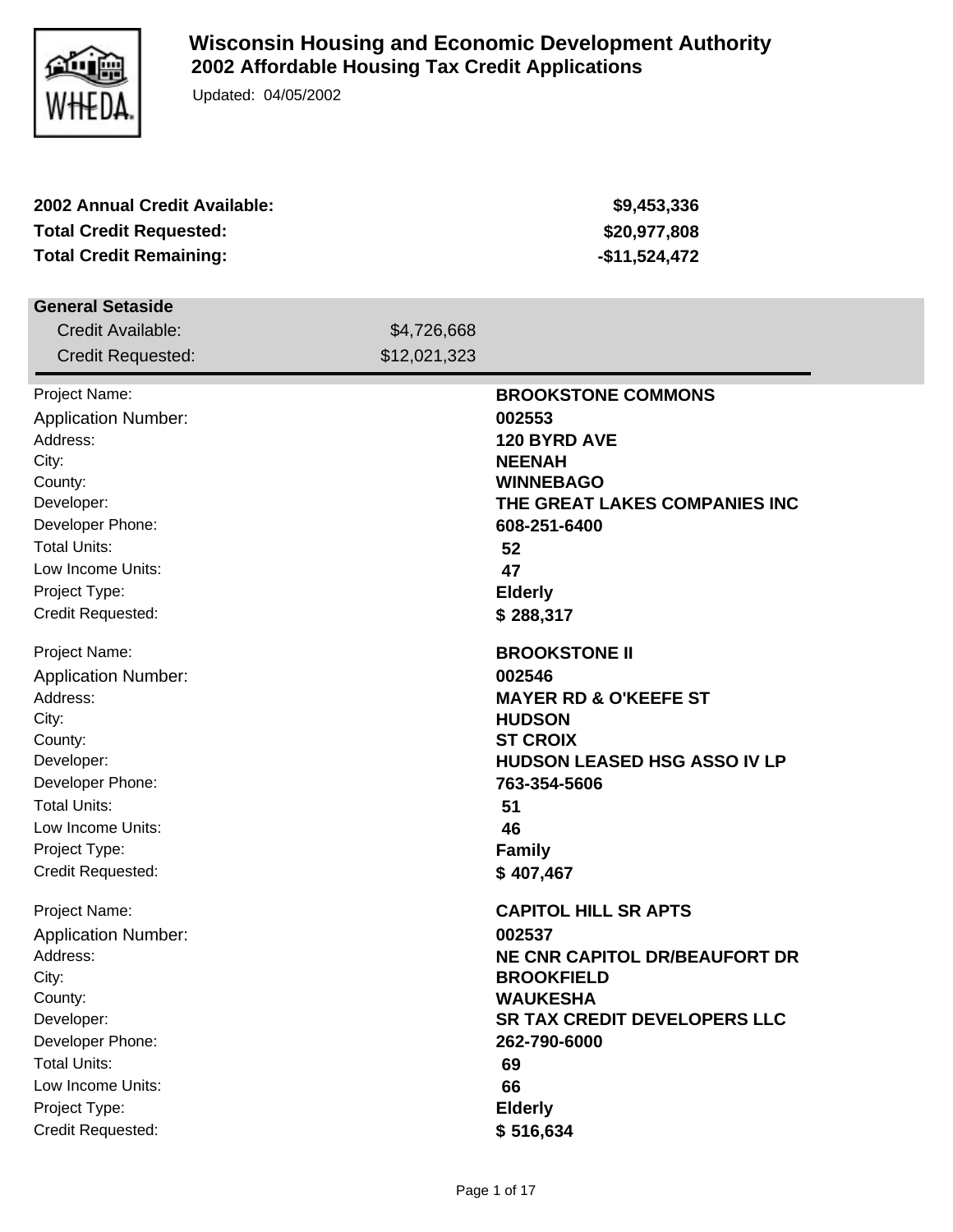Project Name: Address: City: Developer: Developer Phone: Total Units: Low Income Units: Project Type: Credit Requested: County: **PORTAGE** Application Number: **002534** Project Name: Address: City: Developer: Developer Phone: Total Units: Low Income Units: Project Type: Credit Requested: County: **MANITOWOC** Application Number: **002535** Project Name: Address: City: Developer: Developer Phone: Total Units: Low Income Units: Project Type: Credit Requested: County: **SAUK** Application Number: **002568** Project Name: Address: City: Developer: Developer Phone: Total Units: Low Income Units: Project Type: Credit Requested: County: **SAWYER** Application Number: **002544**

**CRAFTSMAN VILLAGE OF PLOVER 3281 WILLOW DR PLOVER COMMONWEALTH DEV CORPS LLC 920-922-6121 39 39 Elderly \$ 300,720 CRAFTSMAN VLG OF MANITOWOC MICHIGAN AVENUE MANITOWOC COMMONWEALTH DEV CORP LLC 920-922-6121 39 39 Elderly \$ 295,728 DELTON COMMONS PHASE II BUNKER RD LAKE DELTON GORMAN & COMPANY 608-257-8778 48 48 Family \$ 285,845 DRY TOWN REHABILITATION PROJ DRYTOWN AVE & NISWAY ST HAYWARD LAC COURTE OREILLES HSG AUTH 715-634-2147 24 24 Family \$ 197,806**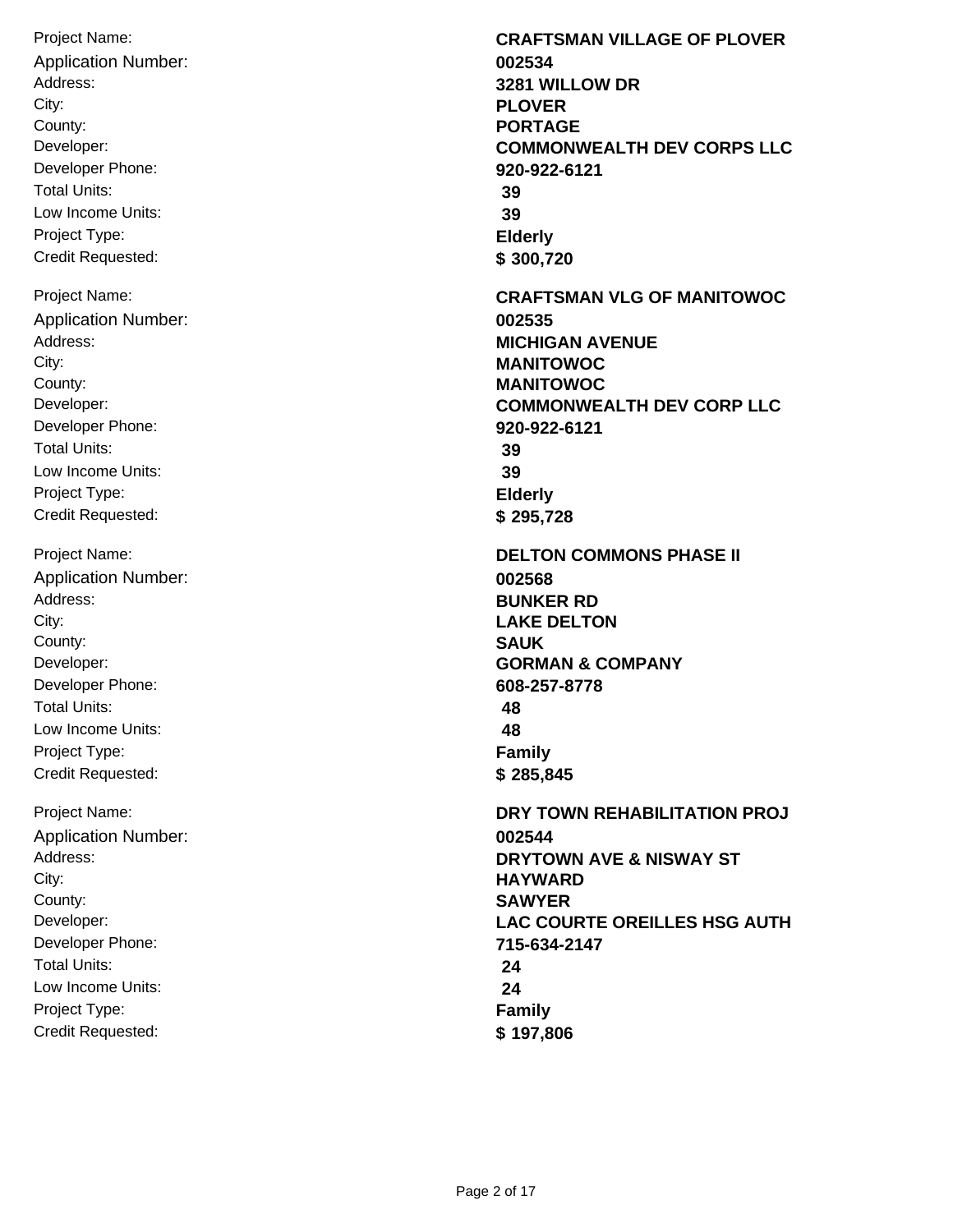Project Name: Address: City: Developer: Developer Phone: Total Units: Low Income Units: Project Type: Credit Requested: County: **MILWAUKEE** Application Number: **002565** Project Name: Address: City: Developer: Developer Phone: Total Units: Low Income Units: Project Type: Credit Requested: County: **OUTAGAMIE** Application Number: **002542** Project Name: Address: City: Developer: Developer Phone: Total Units: Low Income Units: Project Type: Credit Requested: County: **MARATHON** Application Number: **002590** Project Name: Address: City: Developer: Developer Phone: Total Units: Low Income Units: Project Type: Credit Requested: County: **DUNN** Application Number: **002592**

**FIRST STREET LOFTS 515 S FIRST ST MILWAUKEE GORMAN & COMPANY 608-257-8778 69 55 Family \$ 668,978 FOX RIVER SENIOR APTS WASHINGTON ST & PROSPECT ST KIMBERLY SENO COMPANIES INC 608-250-6230 24 24 Elderly \$ 156,169 HILLSIDE TERRACE RANDOLPH & ELDRID STREETS WAUSAU WAUSAU FAMILY HOUSING LTD PSHP 262-275-6371 56 56 Family \$ 373,410 LAKE MENOMIN SENIOR APTS 713 WOLSKE BAY RD MENOMONIE WHITE CEDAR DEVELOPMENT LLC 715-231-1231 37 37 Elderly \$ 230,643**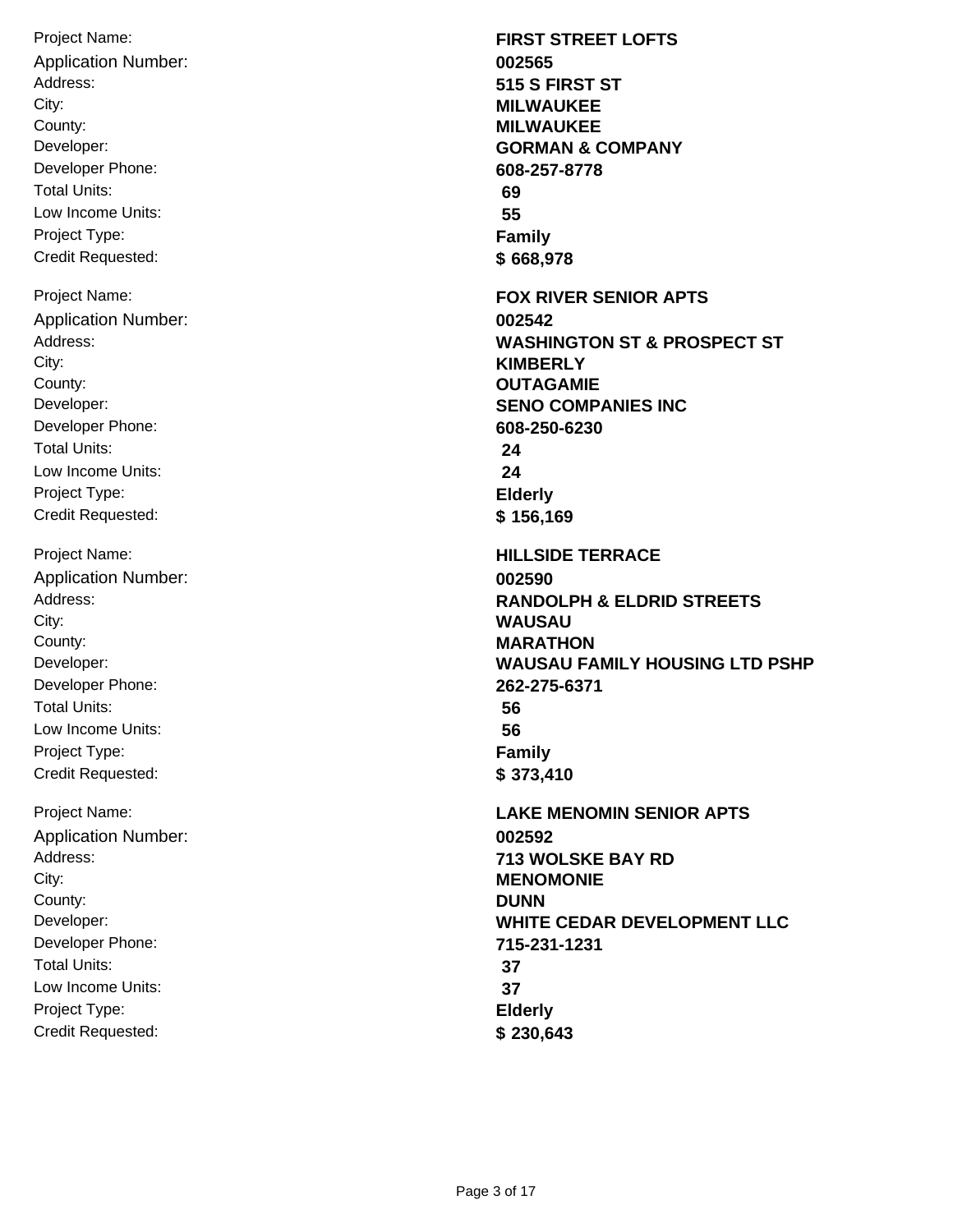Project Name: Address: City: Developer: Developer Phone: Total Units: Low Income Units: Project Type: Credit Requested: County: **VILAS** Application Number: **002538** Project Name: Address: City: Developer: Developer Phone: Total Units: Low Income Units: Project Type: Credit Requested: County: **MANITOWOC** Application Number: **002536** Project Name: Address: City: Developer: Developer Phone: Total Units: Low Income Units: Project Type: Credit Requested: County: **WALWORTH** Application Number: **002555** Project Name: Address: City: Developer: Developer Phone: Total Units: Low Income Units: Project Type: Credit Requested: County: **DANE** Application Number: **002558**

**LITTLE PINES I E POKEGAMA SUBDIVISION LAC DU FLAMBEAU LAC DU FLAMBEAU CHIPP HA 715-588-3348 20 20 Family \$ 222,888 MANITOWOC SR VILLAS LLC YORKSHIRE LANE MANITOWOC PROTECH DEV CORP/KEYSTONE DEV 740-587-4150 40 40 Elderly \$ 243,113 MEADOWVIEW COMMONS MEADOWVIEW COURT WHITEWATER THE GREAT LAKES COMPANIES INC 608-251-6400 51 46 Elderly \$ 395,333 PARK PRAIRIE SR APTS STRUCK & SCHROEDER RD MADISON STONE HOUSE DEVELOPMENT INC 608-251-6000 95 90 Elderly \$ 684,284**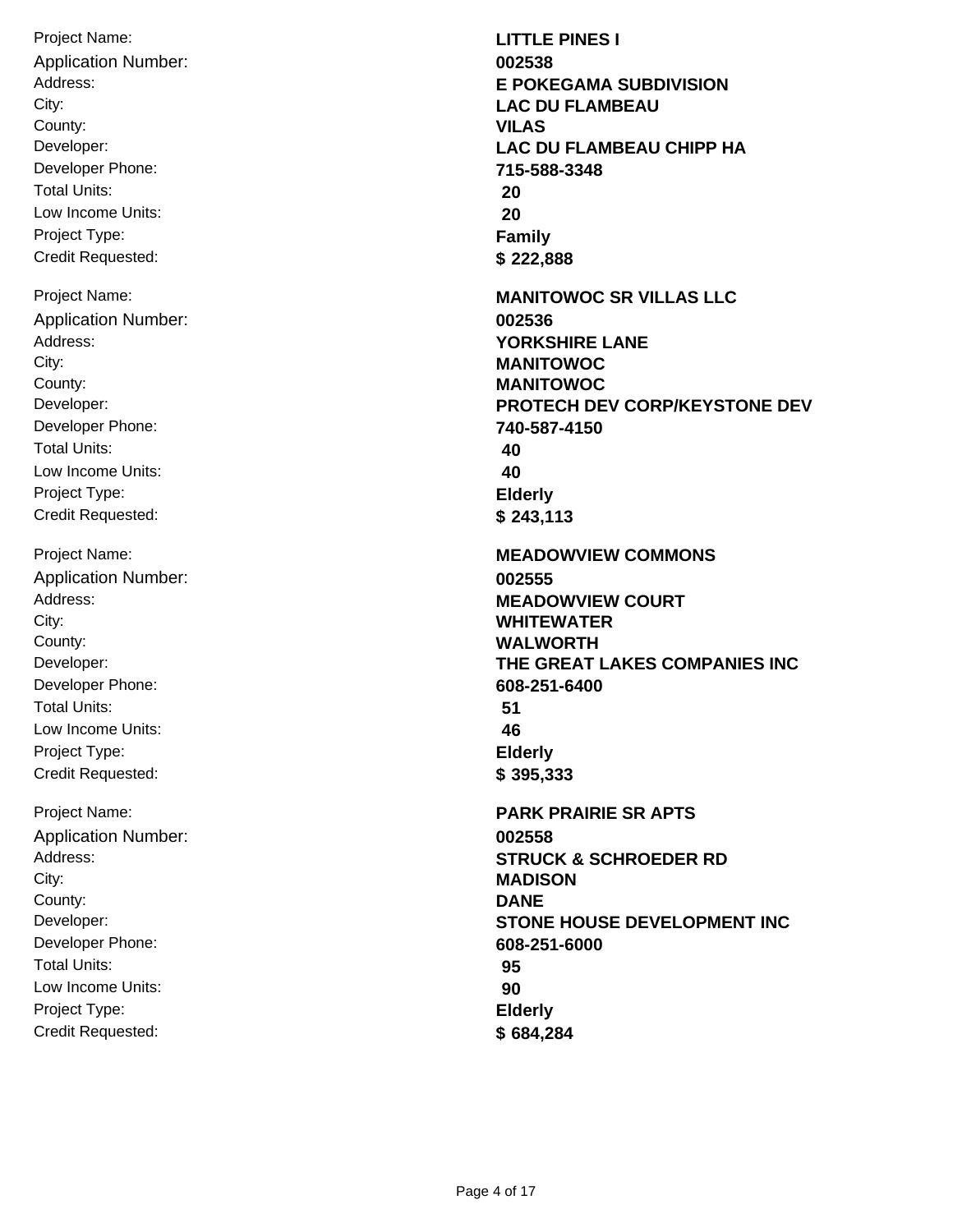Project Name: Address: City: Developer: Developer Phone: Total Units: Low Income Units: Project Type: Credit Requested: County: **SAUK** Application Number: **002541** Project Name: Address: City: Developer: Developer Phone: Total Units: Low Income Units: Project Type: Credit Requested: County: **WAUKESHA** Application Number: **002573** Project Name: Address: City: Developer: Developer Phone: Total Units: Low Income Units: Project Type: Credit Requested: County: **SAWYER** Application Number: **002545** Project Name: Address: City: Developer: Developer Phone: Total Units: Low Income Units: Project Type: Credit Requested: County: **WASHINGTON** Application Number: **002540**

**PARK RIDGE APTS PHASE III SILVER DRIVE BARABOO HOUSING RESOURCE GROUP LLC 608-258-8289 24 24 Family \$ 145,372 PEWAUKEE GROVE RYAN ST & QUINLAN DR VLG OF PEWAUKEE GCG ACQUISITIONS LLP 262-240-4602 78 74 Elderly \$ 474,677 POPPLETOWN PROJECT ROUND LK SCHL RD/POPPLETOWN RD HAWYARD LAC COURTE OREILLES HSG AUTH 715-634-2147 24 24 Family \$ 337,315 PRAIRIE MEADOWS SR HSG III LLC W168 N11370 WESTERN AVE GERMANTOWN PROTECH DEV CORP/KEYSTONE DEV 740-587-4150 34 34 Elderly \$ 242,357**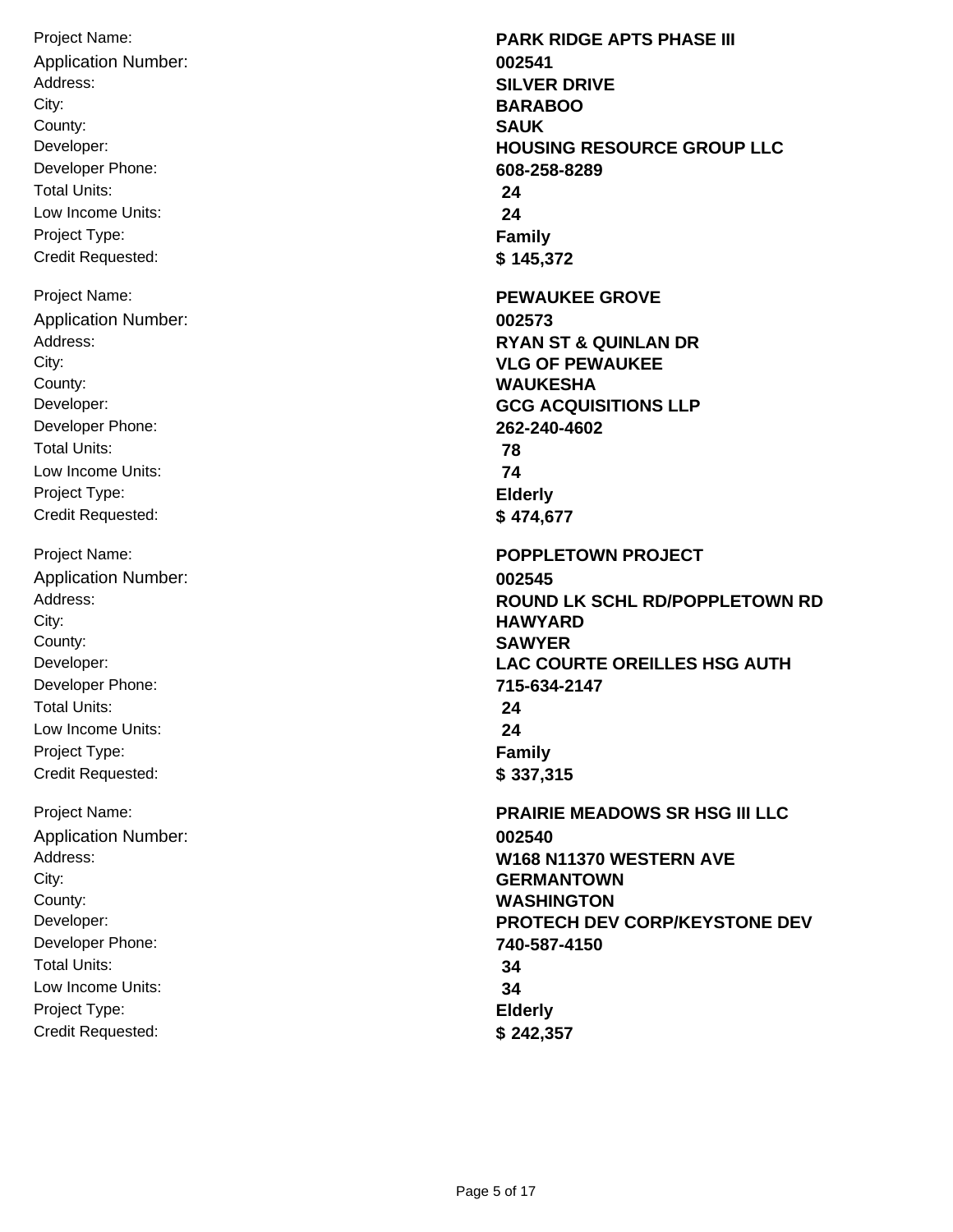Project Name: Address: City: Developer: Developer Phone: Total Units: Low Income Units: Project Type: Credit Requested: County: **DANE** Application Number: **002570** Project Name: Address: City: Developer: Developer Phone: Total Units: Low Income Units: Project Type: Credit Requested: County: **RACINE** Application Number: **002566** Project Name: Address: City: Developer: Developer Phone: Total Units: Low Income Units: Project Type: Credit Requested: County: **MILWAUKEE** Application Number: **002547** Project Name: Address: City: Developer: Developer Phone: Total Units: Low Income Units: Project Type: Credit Requested: County: **PORTAGE** Application Number: **002575**

**PRAIRIE OAKS SENIOR HSG II 1010 ENTERPRISE DR VERONA HORIZON DEVELOPMENT GROUP LLC 608-848-4500 35 35 Elderly \$ 233,977 REGENCY COMMONS 21ST & LONI RACINE GORMAN & COMPANY 608-257-8778 96 96 Family \$ 657,657 REVITALIZE MILWAUKEE PHASE I SCATTERED SITES MIWAUKEE REVITALIZE MILWAUKEE LLC 414-276-7988 24 24 Family/Disabled \$ 305,536 RIVER PLACE APTS 1000 CENTERPOINT DR STEVENS POINT GERRARD CORPORATION 608-782-4488 48 48 Elderly \$ 526,827**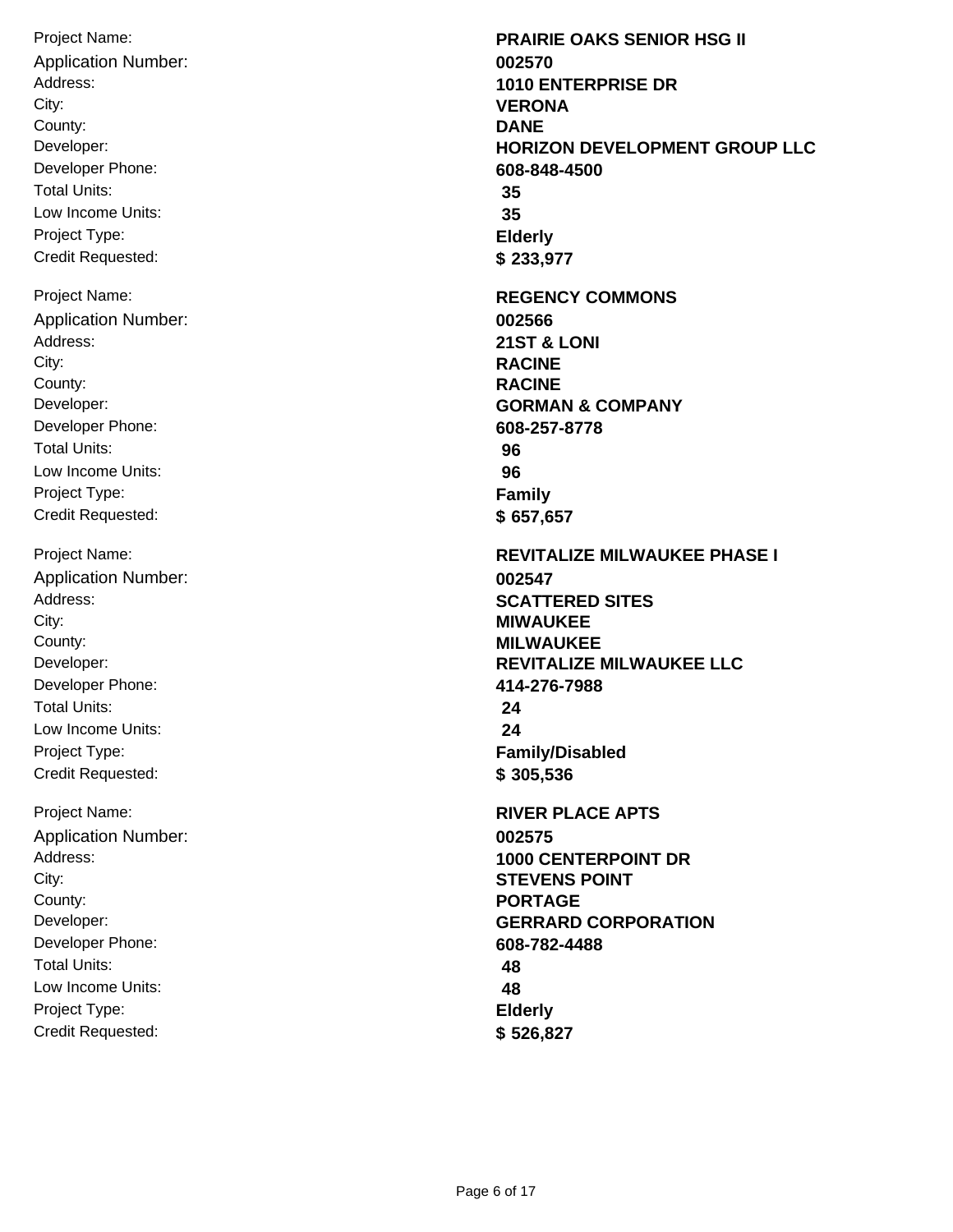Project Name: Address: City: Developer: Developer Phone: Total Units: Low Income Units: Project Type: Credit Requested: County: **ROCK** Application Number: **002543** Project Name: Address: City: Developer: Developer Phone: Total Units: Low Income Units: Project Type: Credit Requested: County: **DANE** Application Number: **002556** Project Name: Address: City: Developer: Developer Phone: Total Units: Low Income Units: Project Type: Credit Requested: County: **WAUKESHA** Application Number: **002548** Project Name: Address: City: Developer: Developer Phone: Total Units: Low Income Units: Project Type: Credit Requested: County: **MILWAUKEE** Application Number: **002588**

**ROCKPORT SENIOR VILLAGE ROCKPORT RD & N CROSBY AVE JANESVILLE SENO COMPANIES INC 608-250-6230 20 20 Elderly \$ 133,742 ROSEWOOD APTS II 2221 JACKSON ST STOUGHTON AFFORDABLE HSG CORP OF WI 608-244-0999 48 40 Elderly \$ 266,212 SUN PRAIRIE MANOR SUNSET DRIVE TWN OF WAUKESHA GCG ACQUISITIONS LLP 262-240-4602 78 74 Elderly \$ 473,605 THE MEETINGHOUSE 8400 N 110TH ST MILWAUKEE FINLAY DEVELOPMENT LLC 904-280-1000 96 86 Elderly \$ 624,158**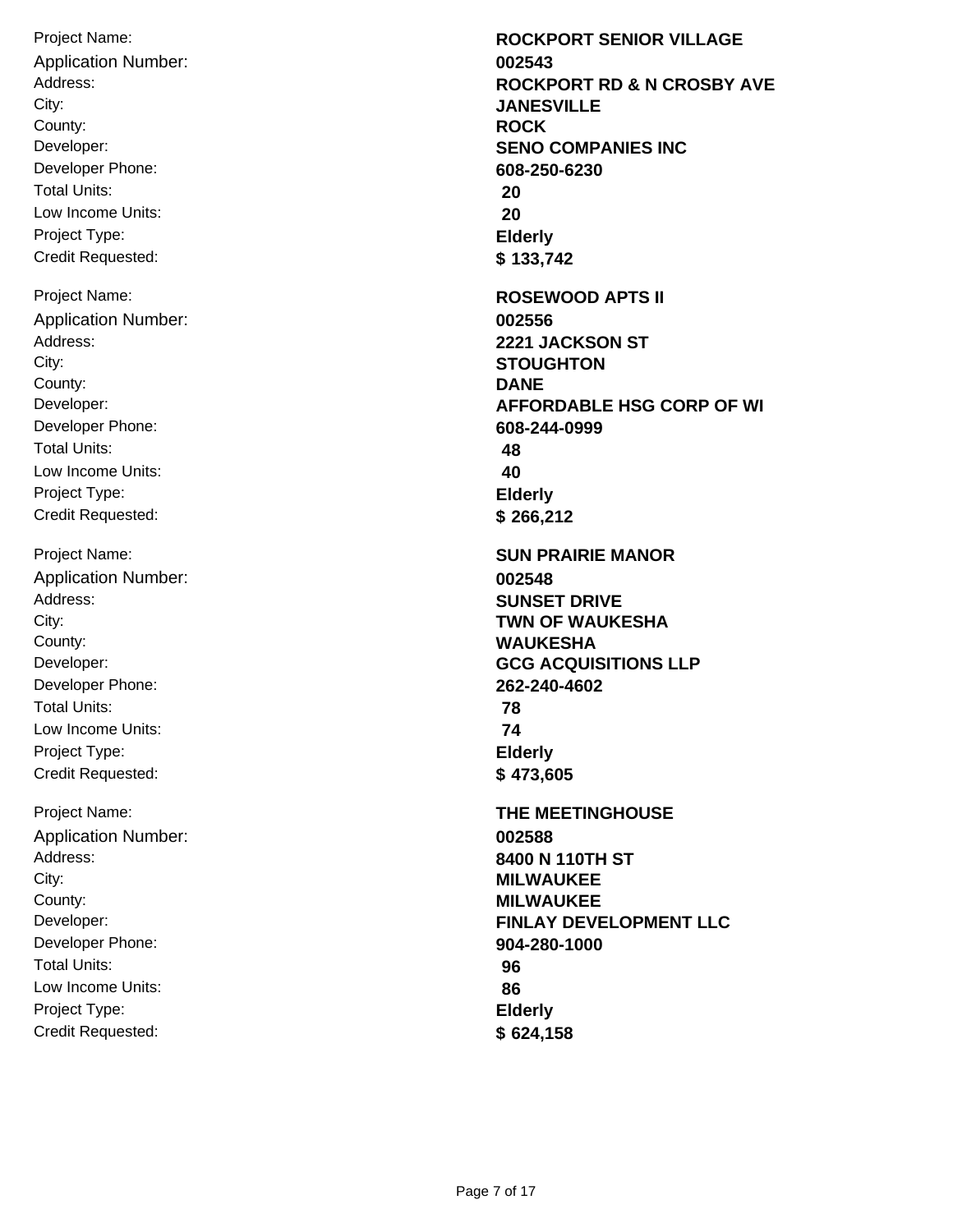Project Name: Address: City: Developer: Developer Phone: Total Units: Low Income Units: Project Type: Credit Requested: County: **RACINE** Application Number: **002539** Project Name: Address: City: Developer: Developer Phone: Total Units: Low Income Units: Project Type: Credit Requested: County: **ST CROIX** Application Number: **002577** Project Name: Address: City: Developer: Developer Phone: Total Units: Low Income Units: Project Type: Credit Requested: County: **RACINE** Application Number: **002554** Project Name: Address: City: Developer: Developer Phone: Total Units: Low Income Units: Project Type: Credit Requested: County: **DOUGLAS** Application Number: **002596**

**THE PARKVIEW PHASE II 5311 DOUGLAS AVE TN OF CALEDONIA ALFRED MCCONNELL 847-491-9707 73 67 Elderly \$ 435,422 THE VILLAS AT PAPERJACK CREEK 938 MONETTE AVE NEW RICHMOND MDI LIMITED PARTNERSHIP #83 651-523-1240 44 39 Family \$ 45,112 THE VILLAS AT SPRINGBROOK 1101 S PINE ST BURLINGTON THE GREAT LAKES COMPANIES INC 608-251-6400 36 32 Elderly \$ 219,397 VILLA RITA 30 BLK OF N 28TH ST SUPERIOR LAWRENCE KUTZ 715-561-3200 24 24 RCAC \$ 26,081**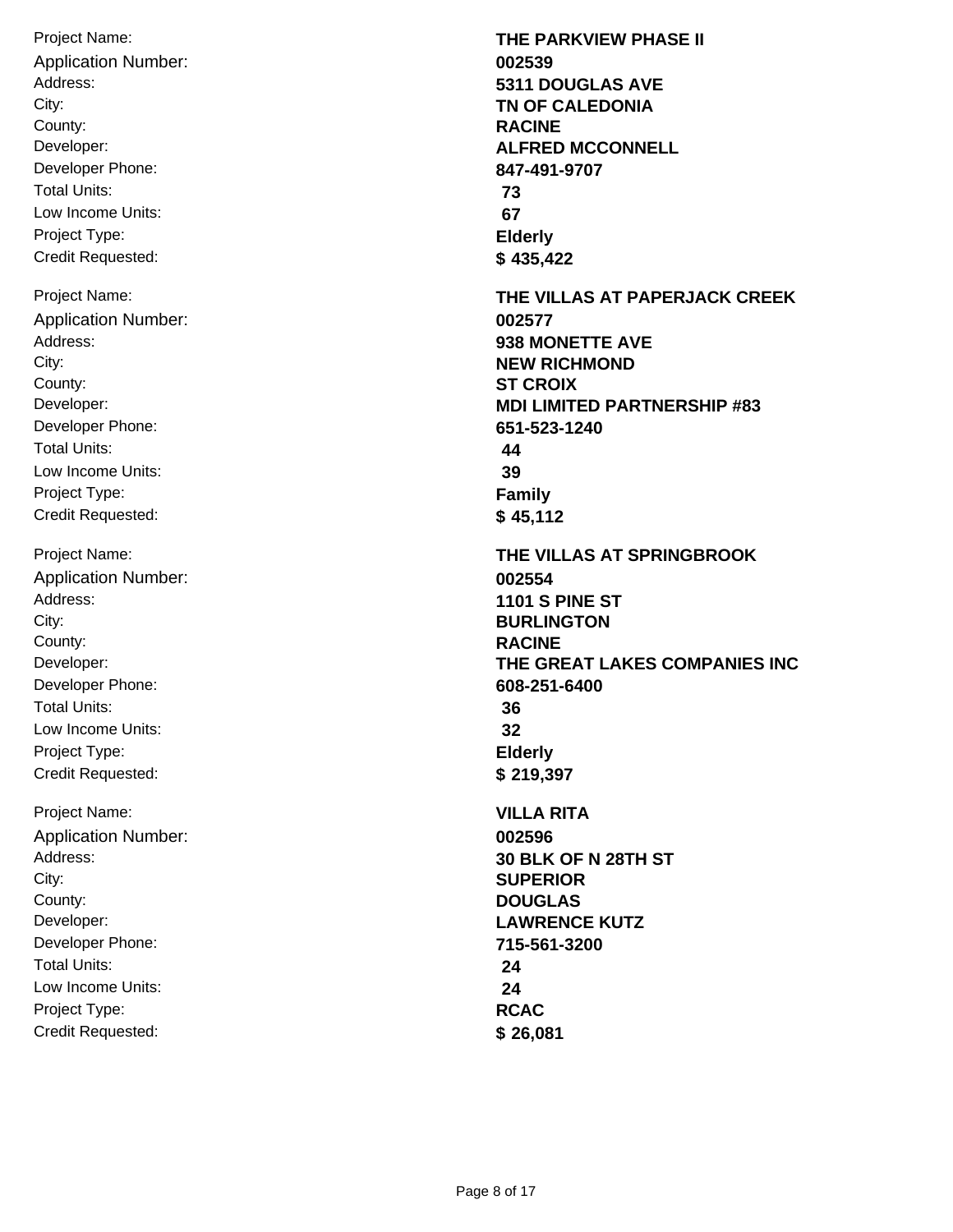Project Name: Address: City: Developer: Developer Phone: Total Units: Low Income Units: Project Type: Credit Requested: County: **IRON** Application Number: **002594** Project Name: Address: City: Developer: Developer Phone: Total Units: Low Income Units: Project Type: Credit Requested: County: **ASHLAND** Application Number: **002595** Project Name: Address: City: Developer: Developer Phone: Total Units: Low Income Units: Project Type: Credit Requested: County: **DANE** Application Number: **002571** Project Name: Address: City: Developer: Developer Phone: Total Units: Low Income Units: Project Type: Credit Requested: County: **BARRON** Application Number: **002576**

**VILLA VISTA 300 TO 310 TACONITE ST HURLEY LAWRENCE KUTZ 715-561-3200 24 24 RCAC \$ 19,638 VILLA VITA 1600 BLOCK OF BEASER AVE ASHLAND LAWRENCE KUTZ 715-561-3200 12 12 RCAC \$ 8,082 WESTMINSTER SENIOR HOUSING 6134 DELL DR MADISON HORIZON DEVELOPMENT LLC 608-848-4500 65 65 Elderly \$ 405,982 WHITETAIL MEADOWS APTS 1001-1101 WHITETAIL ST RICE LAKE GERRARD CORPORATION 608-782-4488 24 24 Elderly/Family \$ 180,145**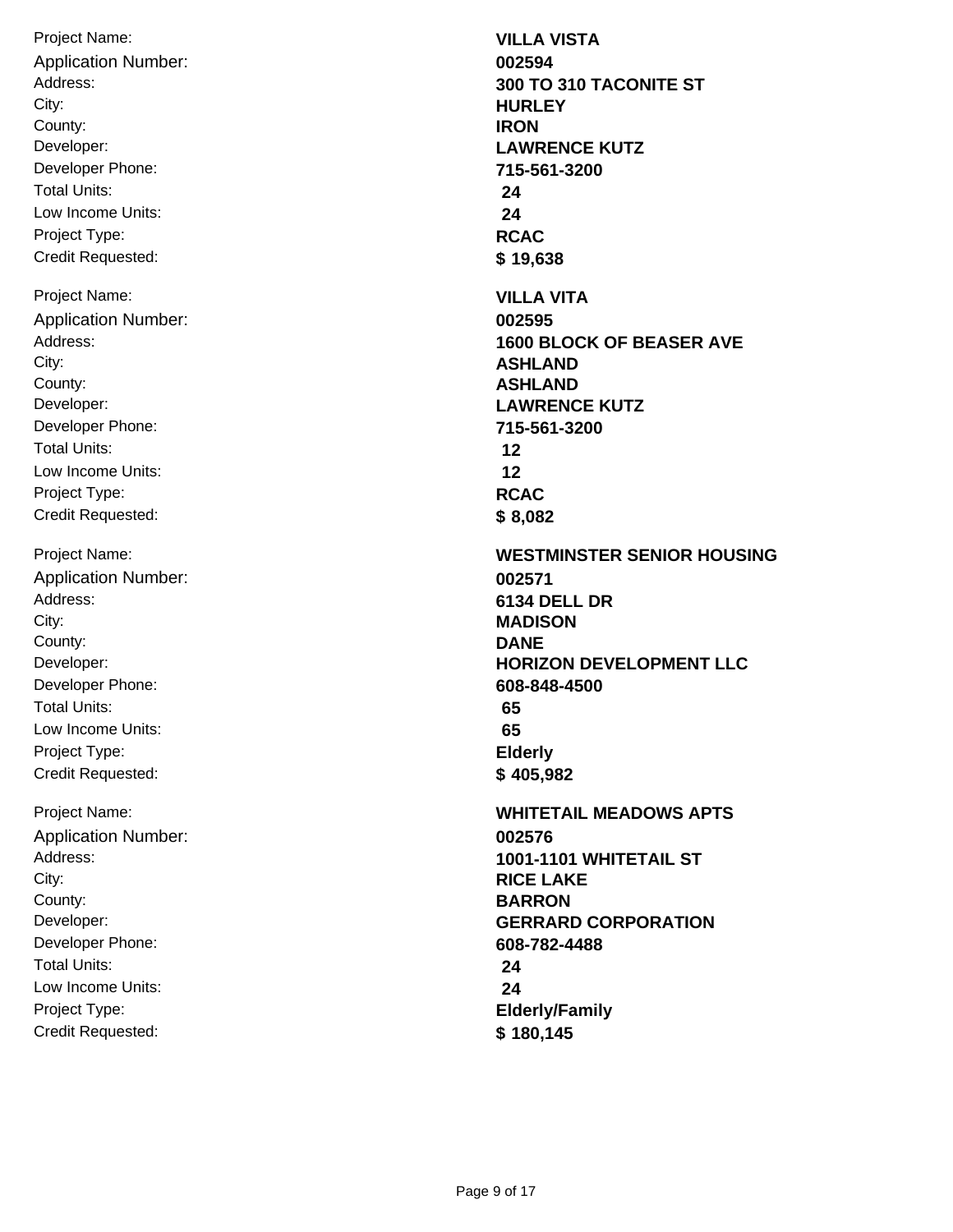| Project Name:<br><b>Application Number:</b><br>Address:<br>City:<br>County:<br>Developer:<br>Developer Phone:<br><b>Total Units:</b><br>Low Income Units:<br>Project Type:<br>Credit Requested:        |                          | <b>WOODLAND RIDGE OF GREENFIELD</b><br>002587<br><b>87TH STREET &amp; HOWARD AVE</b><br><b>GREENFIELD</b><br><b>MILWAUKEE</b><br><b>HORIZON DEVELOPMENT GROUP LLC</b><br>414-765-1188<br>75<br>75<br><b>Elderly</b><br>\$485,402 |
|--------------------------------------------------------------------------------------------------------------------------------------------------------------------------------------------------------|--------------------------|----------------------------------------------------------------------------------------------------------------------------------------------------------------------------------------------------------------------------------|
| Project Name:<br><b>Application Number:</b><br>Address:<br>City:<br>County:<br>Developer:<br>Developer Phone:<br><b>Total Units:</b><br>Low Income Units:<br>Project Type:<br><b>Credit Requested:</b> |                          | <b>WOODVILLE VILLAS</b><br>002532<br><b>100 SOUTHSIDE DR</b><br><b>WOODVILLE</b><br><b>ST CROIX</b><br><b>ANCHOBAYPRO INC</b><br>651-439-4187<br>24<br>24<br><b>Family</b><br>\$216,616                                          |
| Project Name:<br><b>Application Number:</b><br>Address:<br>City:<br>County:<br>Developer:<br>Developer Phone:<br><b>Total Units:</b><br>Low Income Units:<br>Project Type:<br>Credit Requested:        |                          | <b>WYNDHAM SENIOR VILLAS</b><br>002533<br><b>HINAM AVE</b><br><b>MARSHFIELD</b><br><b>WOOD</b><br>PROTECH DEV CORP/KEYSTONE DEV<br>740-587-4150<br>48<br>48<br><b>Elderly</b><br>\$290,676                                       |
| <b>Nonprofit Setaside</b><br>Credit Available:<br><b>Credit Requested:</b>                                                                                                                             | \$945,334<br>\$3,531,156 |                                                                                                                                                                                                                                  |
| Project Name:<br><b>Application Number:</b><br>Address:<br>City:<br>County:<br>Developer:<br>Developer Phone:<br><b>Total Units:</b><br>Low Income Units:<br>Project Type:<br>Credit Requested:        |                          | <b>HIGHLAND VILLAGE APTS II</b><br>002572<br><b>HOMESTEAD LANE</b><br><b>WATERTOWN</b><br><b>DODGE</b><br><b>WATERTOWN MEMORIAL HOSPITAL</b><br>608-848-4500<br>48<br>39<br><b>Elderly/RCAC</b><br>\$238,867                     |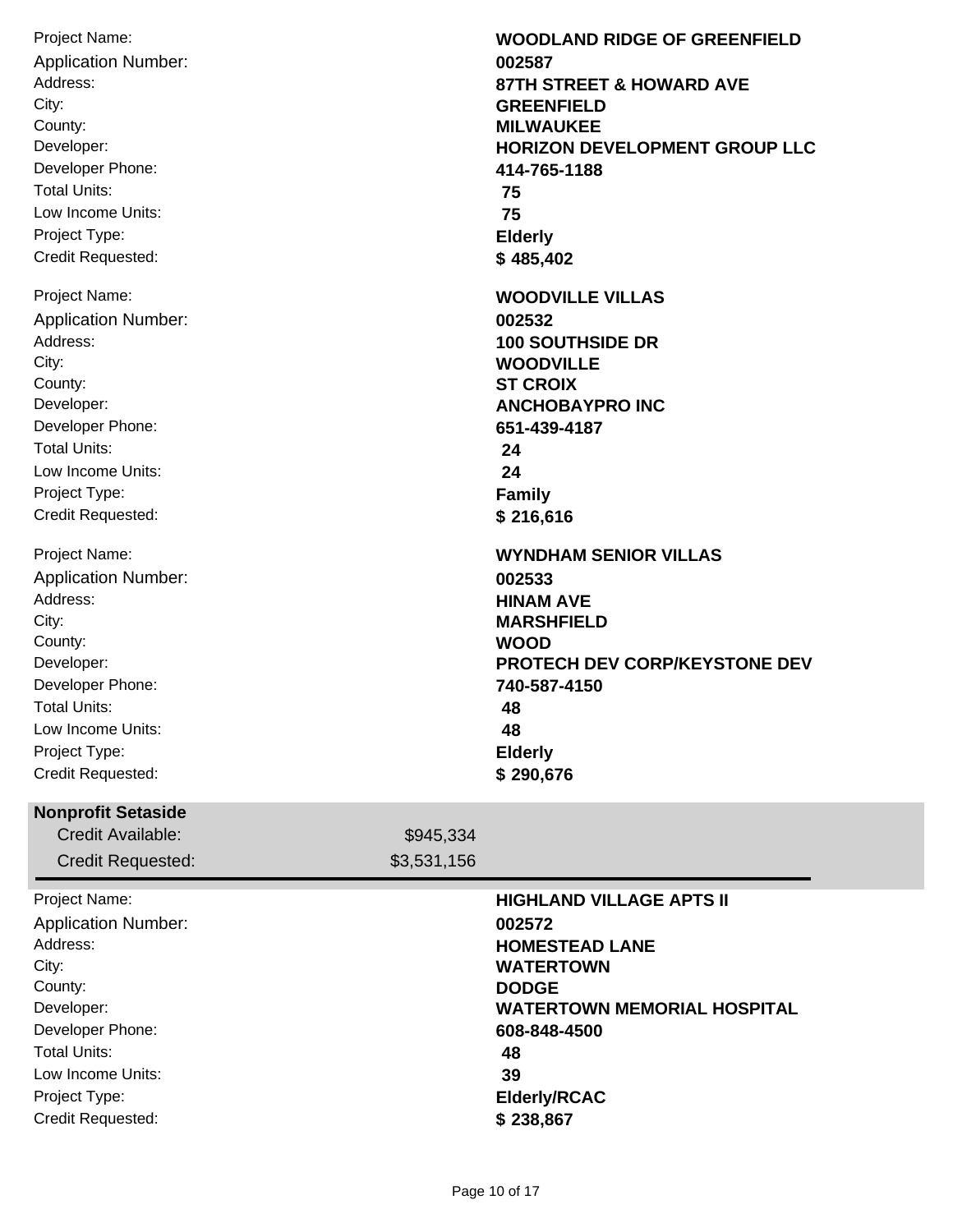Project Name: Address: City: Developer: Developer Phone: Total Units: Low Income Units: Project Type: Credit Requested: County: **WAUKESHA** Application Number: **002584** Project Name: Address: City: Developer: Developer Phone: Total Units: Low Income Units: Project Type: Credit Requested: County: **ST CROIX** Application Number: **002581** Project Name: Address: City: Developer: Developer Phone: Total Units: Low Income Units: Project Type: Credit Requested: County: **KENOSHA** Application Number: **002552** Project Name: Address: City: Developer: Developer Phone: Total Units: Low Income Units: Project Type: Credit Requested: County: **MILWAUKEE** Application Number: **002580**

**HIGHLANDS SOUTH APTS BIG BEND RD WAUKESHA CAPSTONE DEV GRP LLC/C-CAP INC 314-968-9092 62 53 Family \$ 434,246 HUDSON SENIOR HOUSING 400-402 WISCONSIN ST HUDSON COMMONBOND COMMUNITIES 651-290-6245 66 66 Elderly \$ 642,281 KENOSHA FAMILY APTS 70TH COURT KENOSHA NATIONAL CHURCH RESIDENCES 614-451-2151 96 86 Family \$ 652,648 LEON H SULLIVAN TWNHSES PH I N KEEFE/S LOCUST/W 7TH & E 1ST MILWAUKEE INNER CITY REDEVELPMT CORP INC 414-265-2905 24 24 Family/Disabled \$ 465,233**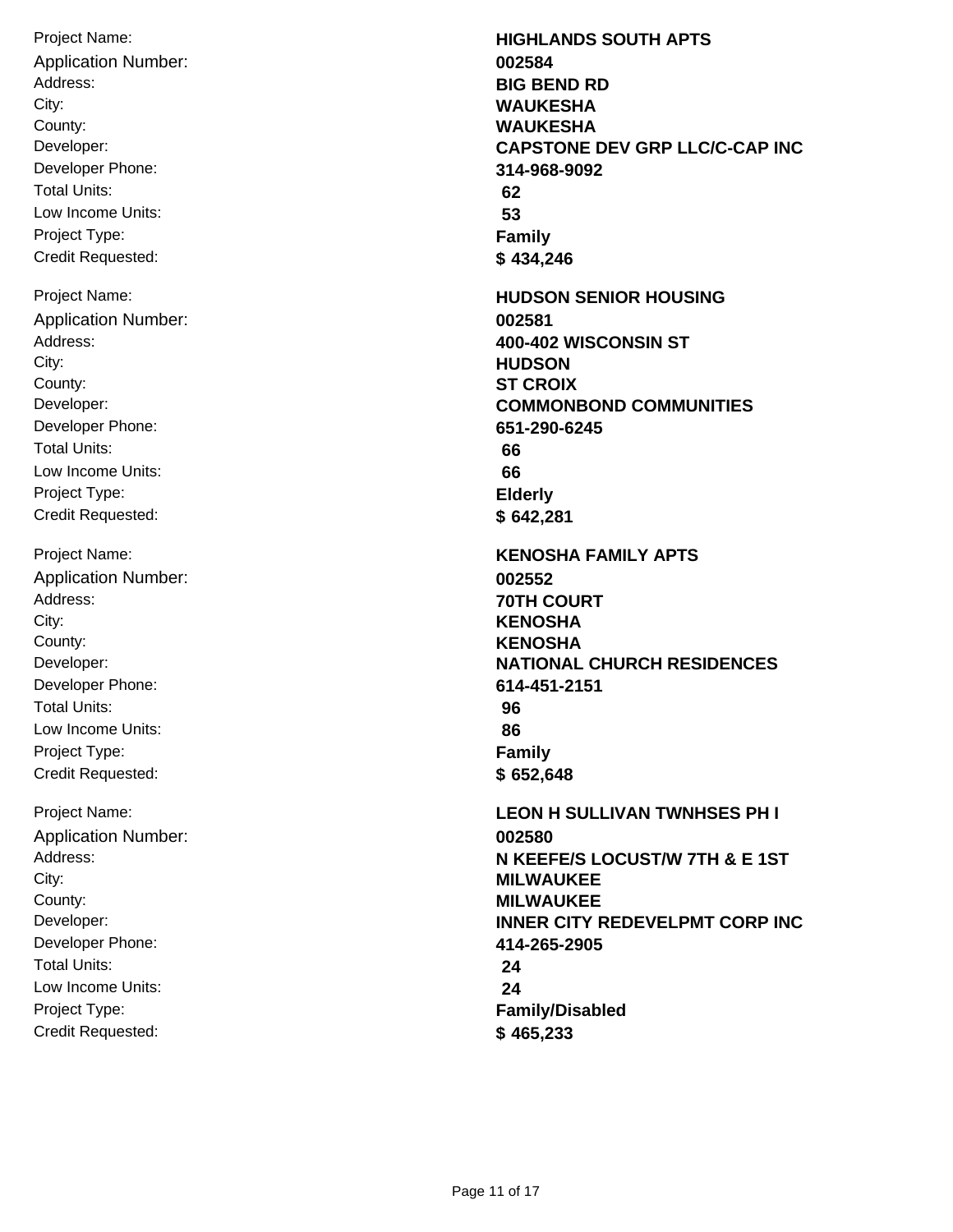Project Name: Address: City: Developer: Developer Phone: Total Units: Low Income Units: Project Type: Credit Requested: County: **DANE** Application Number: **002551** Project Name: Address: City: Developer: Developer Phone: Total Units: Low Income Units: Project Type: Credit Requested: County: **WALWORTH** Application Number: **002574** Project Name: Address: City: Developer: Developer Phone: Total Units: Low Income Units: Project Type: Credit Requested: County: **POLK** Application Number: **002593** Project Name: Address: City: Developer: Developer Phone: Total Units: Low Income Units: Project Type: Credit Requested: County: **WASHINGTON** Application Number: **002585**

**MADISON SFRO SHELLEY/NORTHLAND/DOUGLAS/SCHO MADISON URBAN LEAGUE GREATER MADISON 608-251-8550 4 4 Homeless \$ 23,034 SEDGEMEADOW 18 WEST STREET ELKHORN C-CAP INC 262-650-3631 47 43 Elderly \$ 265,394 ST CROIX FALLS TOWNHOMES GOLF COURSE ST CROIX FALLS WEST CAP 715-265-4271 24 24 Family \$ 223,346 WASHINGTON HEIGHTS 525 N MAIN ST HARTFORD HARTFORD CDA/TARANTINO & CO 262-673-8206 50 38 Elderly \$ 230,789**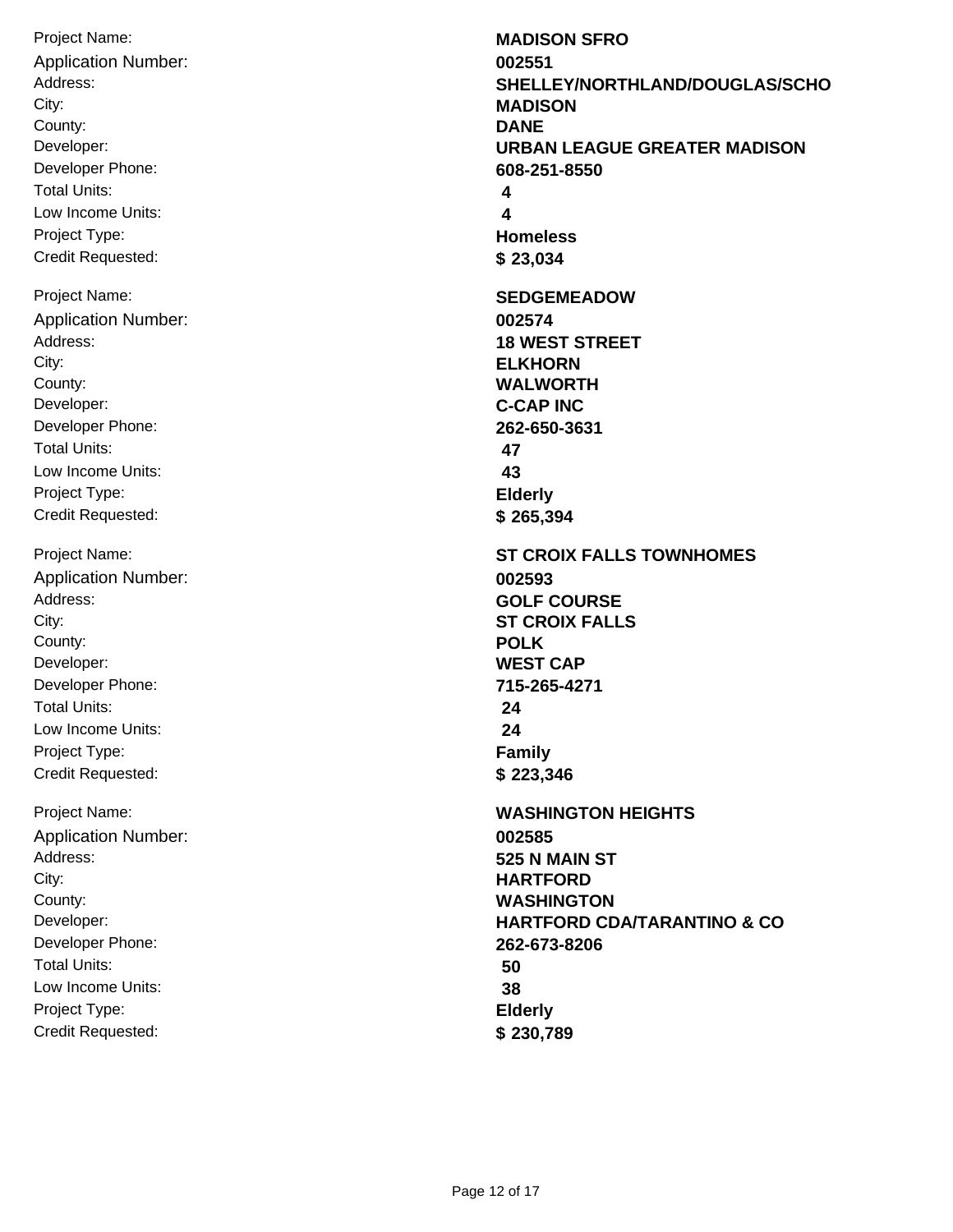| Project Name:<br><b>Application Number:</b><br>Address:<br>City:<br>County:<br>Developer:<br>Developer Phone:<br><b>Total Units:</b><br>Low Income Units:<br>Project Type:<br>Credit Requested:                                                                                                                                                                                                    |             | YAHARA RIVER HOUSING<br>002550<br><b>1459 E MAIN ST</b><br><b>MADISON</b><br><b>DANE</b><br><b>COMMON WEALTH DEV INC</b><br>608-256-3527<br>59<br>51<br><b>Family/Disabled</b><br>\$355,318                                                                                                                                                                                                |
|----------------------------------------------------------------------------------------------------------------------------------------------------------------------------------------------------------------------------------------------------------------------------------------------------------------------------------------------------------------------------------------------------|-------------|--------------------------------------------------------------------------------------------------------------------------------------------------------------------------------------------------------------------------------------------------------------------------------------------------------------------------------------------------------------------------------------------|
| <b>Preservation Setaside</b><br>Credit Available:                                                                                                                                                                                                                                                                                                                                                  | \$3,308,667 |                                                                                                                                                                                                                                                                                                                                                                                            |
| <b>Credit Requested:</b>                                                                                                                                                                                                                                                                                                                                                                           | \$5,425,329 |                                                                                                                                                                                                                                                                                                                                                                                            |
| Project Name:<br><b>Application Number:</b><br>Address:<br>City:<br>County:<br>Developer:<br>Developer Phone:<br><b>Total Units:</b><br>Low Income Units:<br>Project Type:<br>Credit Requested:<br>Project Name:<br><b>Application Number:</b><br>Address:<br>City:<br>County:<br>Developer:<br>Developer Phone:<br><b>Total Units:</b><br>Low Income Units:<br>Project Type:<br>Credit Requested: |             | <b>BAKER BLOCK APARTMENT HOMES</b><br>002569<br>101 E MAIN ST<br><b>EVANSVILLE</b><br><b>ROCK</b><br><b>GORMAN &amp; COMPANY</b><br>608-257-8778<br>20<br>20<br><b>Family</b><br>\$81,830<br><b>BAY HILL APTS</b><br>002579<br>613 N 12TH AVE<br><b>STURGEON BAY</b><br><b>DOOR</b><br><b>CROWN COURT PROPERTIES LTD</b><br>262-242-2235<br>68<br>68<br><b>Elderly/Family</b><br>\$298,231 |
| Project Name:<br><b>Application Number:</b><br>Address:<br>City:<br>County:<br>Developer:<br>Developer Phone:<br><b>Total Units:</b><br>Low Income Units:<br>Project Type:<br>Credit Requested:                                                                                                                                                                                                    |             | <b>BRISTOL COURTS</b><br>002563<br>W246 N6500 PEWAUKEE RD<br><b>SUSSEX</b><br><b>WAUKESHA</b><br><b>F&amp;M APTS LLC/MANDEL GROUP INC</b><br>414-449-1020<br>116<br>116<br><b>Elderly/Family</b><br>\$322,908                                                                                                                                                                              |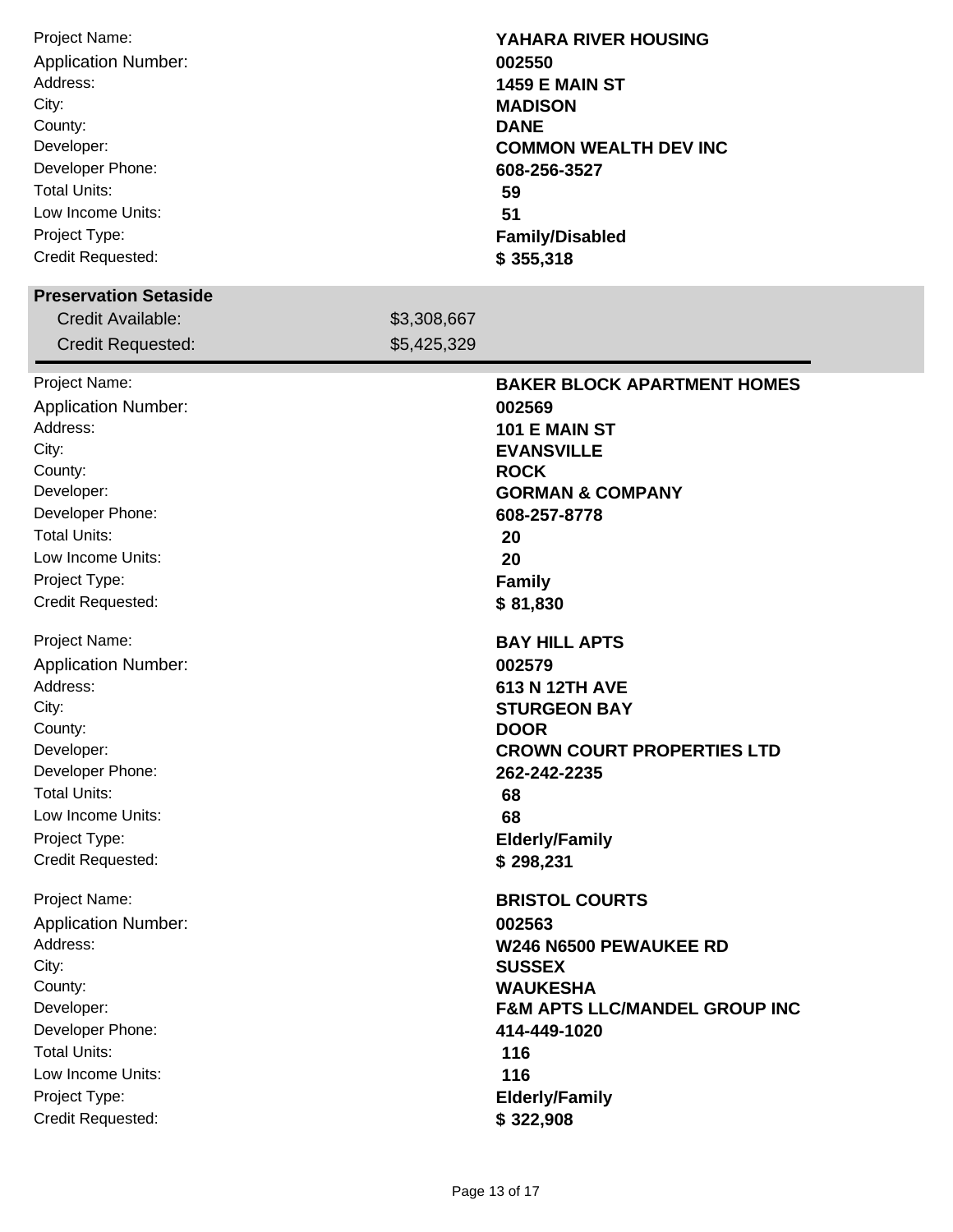Project Name: Address: City: Developer: Developer Phone: Total Units: Low Income Units: Project Type: Credit Requested: County: **FOND DU LAC** Application Number: **002583** Project Name: Address: City: Developer: Developer Phone: Total Units: Low Income Units: Project Type: Credit Requested: County: **MILWAUKEE** Application Number: **002562** Project Name: Address: City: Developer: Developer Phone: Total Units: Low Income Units: Project Type: Credit Requested: County: **MILWAUKEE** Application Number: **002564** Project Name: Address: City: Developer: Developer Phone: Total Units: Low Income Units: Project Type: Credit Requested: County: **OZAUKEE** Application Number: **002559**

**COURTYARD APTS 136 BERGER PKWY FOND DU LAC COURTYARD HOUSING PARTNERS LLC 920-929-8600 225 225 Family \$ 602,791 GLEN COURTS 6101 N GREEN BAY AVE GLENDALE F&M APTS LLC/MANDEL GROUP INC 414-449-1020 106 106 Elderly/Family \$ 307,770 GOLDEN DOMES APARTMENTS 521 W LAPHAM MILWAUKEE GORMAN & COMPANY 608-257-8778 106 106 Family \$ 63,551 MANCHESTER HEIGHTS APTS 642 MAPLE ST GRAFTON F&M APTS LLC/MANDEL GROUP INC 414-449-1020 66 66 Elderly \$ 178,275**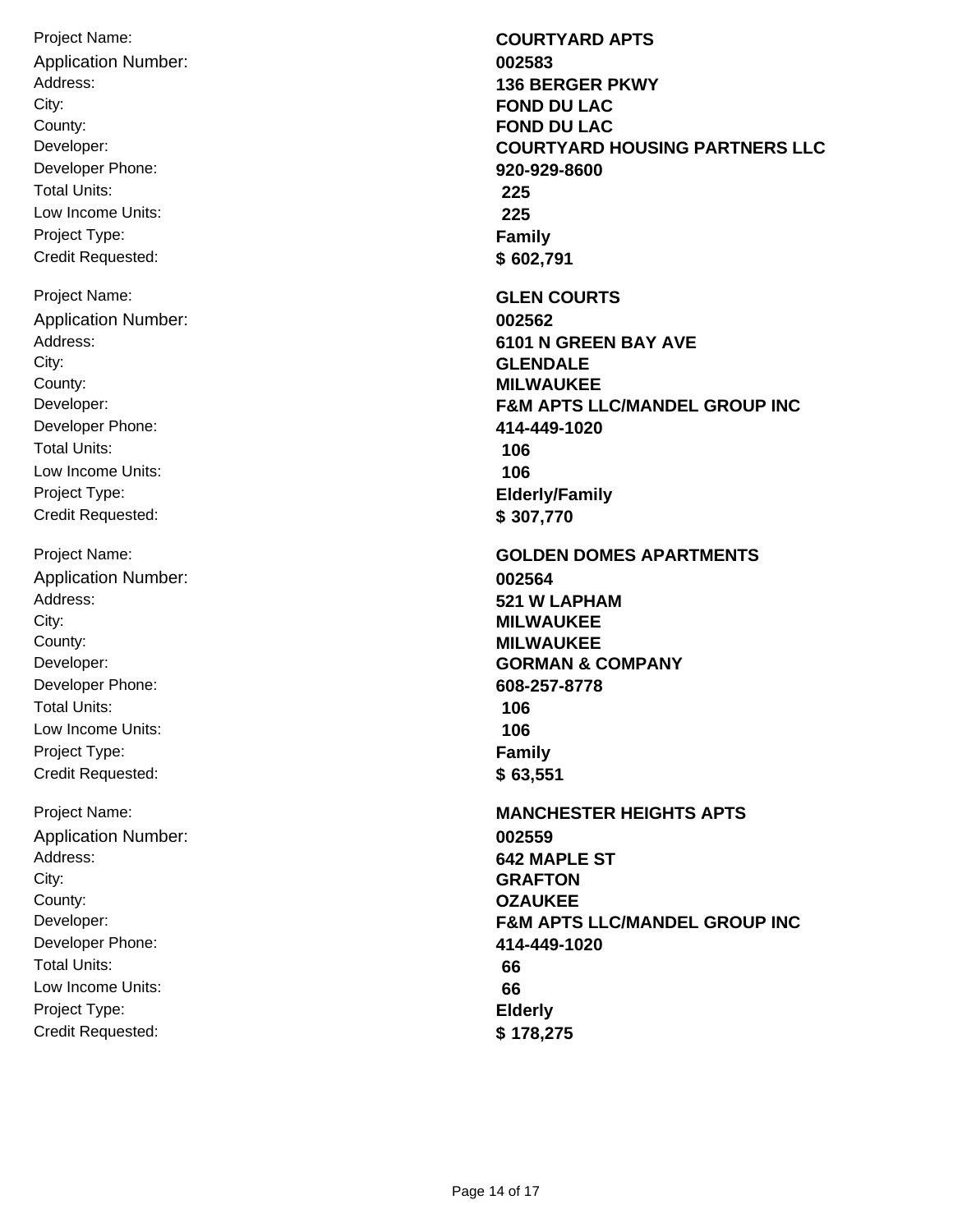Project Name: Address: City: Developer: Developer Phone: Total Units: Low Income Units: Project Type: Credit Requested: County: **MANITOWOC** Application Number: **002586** Project Name: Address: City: Developer: Developer Phone: Total Units: Low Income Units: Project Type: Credit Requested: County: **DANE** Application Number: **002549** Project Name: Address: City: Developer: Developer Phone: Total Units: Low Income Units: Project Type: Credit Requested: County: **MILWAUKEE** Application Number: **002589** Project Name: Address: City: Developer: Developer Phone: Total Units: Low Income Units: Project Type: Credit Requested: County: **MILWAUKEE** Application Number: **002560**

**MANITOWOC PLACE 204 N 8TH ST MANITOWOC MANITOWOC PLACE LLC 414-777-0428 45 45 Family \$ 353,046 MEADOWPARK APTS LLC 67 N WALBRIDGE MADISON MERIDIAN GROUP INC 608-836-8084 40 40 Family \$ 109,843 NEW COVENANT GATEWAY TOWNHOMES 3501 W NORTH AVE MILWAUKEE NEW COVENANT HOUSING CORP INC 414-445-7661 14 14 Family \$ 205,885 OAK CREEK COURTS 195 W PEUTZ RD OAK CREEK F&M APTS LLC/MANDEL GROUP INC 414-449-1020 127 127 Elderly \$ 353,189**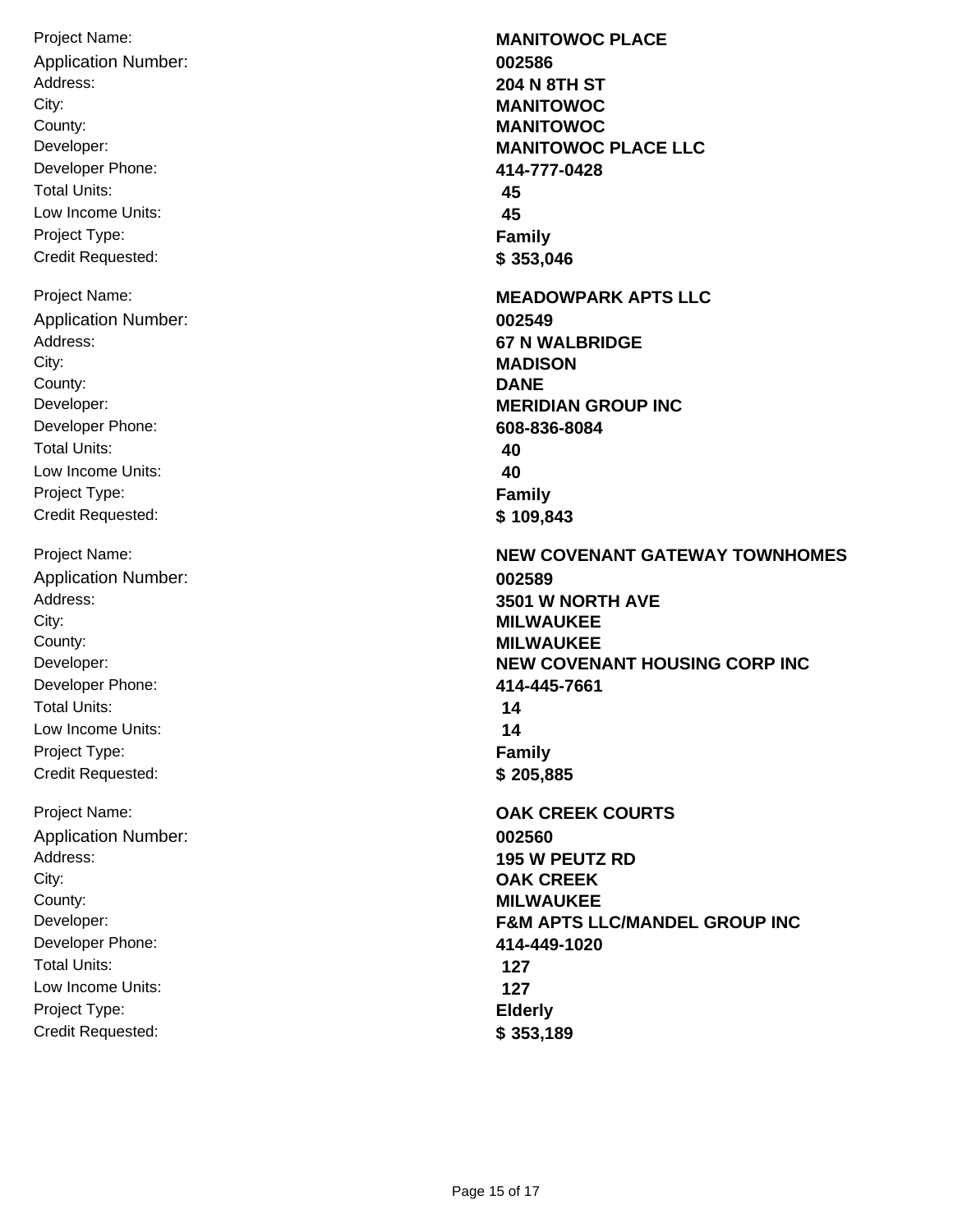Project Name: Address: City: Developer: Developer Phone: Total Units: Low Income Units: Project Type: Credit Requested: County: **MARATHON** Application Number: **002578** Project Name: Address: City: Developer: Developer Phone: Total Units: Low Income Units: Project Type: Credit Requested: County: **MILWAUKEE** Application Number: **002582** Project Name: Address: City: Developer: Developer Phone: Total Units: Low Income Units: Project Type: Credit Requested: County: **MILWAUKEE** Application Number: **002561** Project Name: Address: City: Developer: Developer Phone: Total Units: Low Income Units: Project Type: Credit Requested: County: **MILWAUKEE** Application Number: **002567**

**TERRACE HEIGHTS APTS TOWN LINE RD WAUSAU CROWN COURT PROPERTIES LTD 262-252-2235 49 49 Family \$ 218,342 TEWELES SEED TOWERS 222 S THIRD ST MILWAUKEE HISTORIC TEWELES SEED LLC 262-821-9433 113 64 Family \$ 745,724 THE GARDENS 3425 N 60TH ST MILWAUKEE F&M APTS LLC/MANDEL GROUP INC 414-449-1020 150 150 Elderly \$ 432,574 THE NEW MEADOW VIEW APTS 2800 E EDGERTON AVE CUDAHY GORMAN & COMPANY 608-257-8778 142 142 Family \$ 736,745**